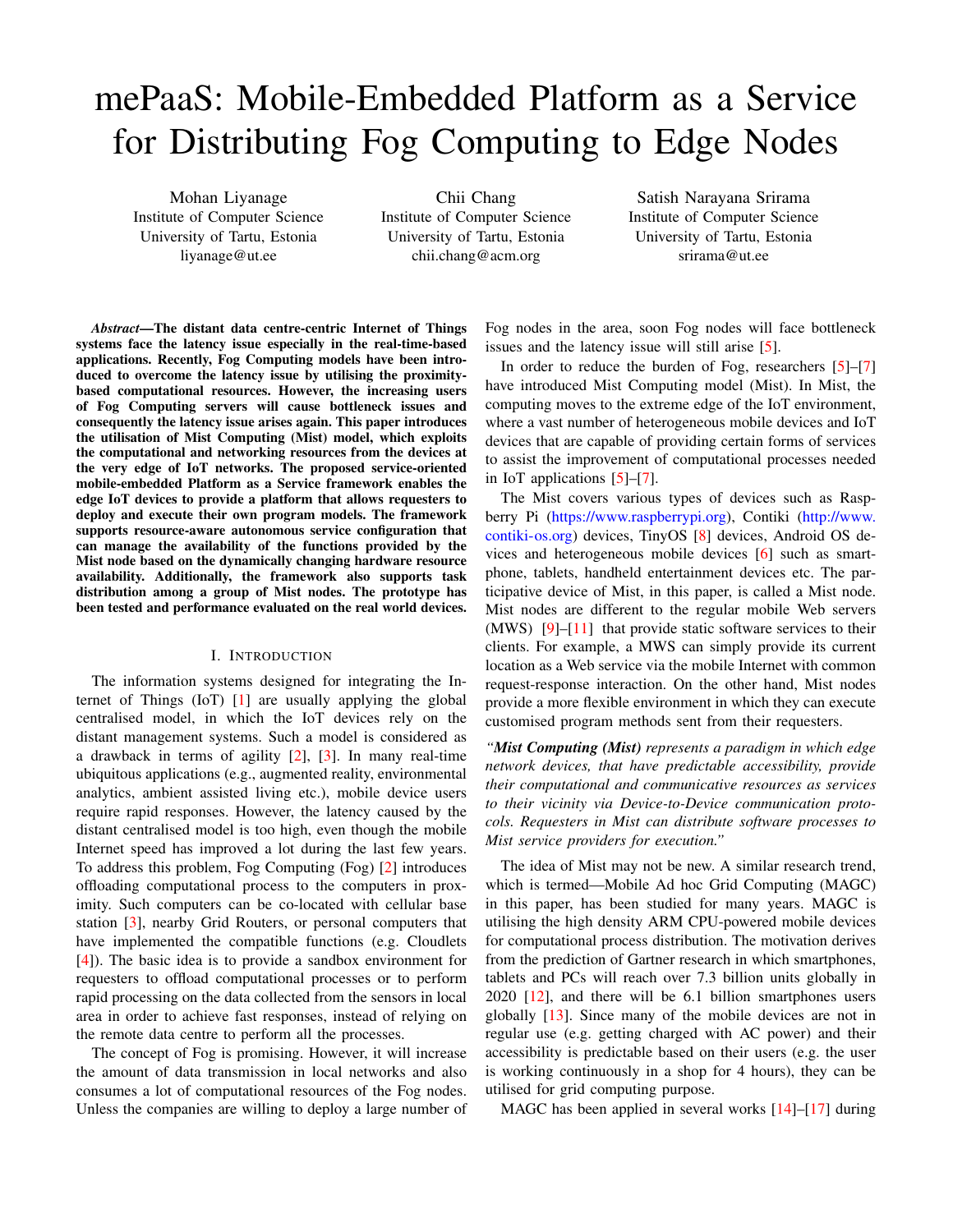the past years. The gap is, there is no particular description or proposal that has described how to establish such kind of environment in a generic, platform independent approach. Past works assume a specific mobile application or a standalone platform will be installed so that the process can be distributed among mobile devices. Usually, the proposals focus on one particular use case (e.g. effSense [\[18\]](#page-7-14) is for message forwarding only), and the prototype may not be feasible for different use cases. If the intention moves forward to platform independent MAGC solutions, which require loosely-coupled interoperability, it faces the following issues.

- 1) In real world, the less flexible OS-based devices (e.g. Android OS, iOS) have been applied in various domains such as mobile phones, tablets, home appliances, wearable devices etc. The hardware components of these devices cannot be accessed by sandbox environment freely, unless they use customised ROMs. Hence, the computational process distributed to them is very limited. However, the high density of these devices in urban areas will play an important role for Mist computing. There is a need for a more generic model for enabling the less flexible OS devices to participate in Mist.
- 2) The usage of mobile devices is quite dynamic. Although, it is possible to predict the accessibility of the device based on their users' daily activities, the hardware resource availability is less predictable as the users may randomly use their devices for different purposes even when they are not moving out of the accessible range. Hence, there is a need for autonomously reconfiguring the functional availability of Mist nodes based on the dynamic context factors.

To address the issues, we are proposing "mobile-embedded Platform as a Service (mePaaS)". As the technology evolved, today's ARM CPU-powered mobile devices can outperform entry-level virtual machines [\[19\]](#page-7-15), [\[20\]](#page-7-16), and thus they are capable of supporting such a platform. mePaaS nodes can execute customised computational processes defined by their requesters. mePaaS nodes loan their hardware resources to the others based on certain Service Level Agreement (SLA). The incentive can be receiving credit or discount from their cellular network providers who intend to provide Fog Computing services. The requester who uses mePaaS formed Mist, may have the contract with the same cellular network provider as part of their monthly package. By using the Mist, cellular network providers can reduce the usage of their Fog nodes so that one Fog node may be able to serve more requests.

This paper provides an overview on the recent technologies towards proposing a generic mePaaS software framework for Mist Computing. The framework aims to address the two issues described before: (1) a flexible program execution environment in mobile device; (2) self-adaptive resource management. A prototype has been developed based on mePaaS, and has been thoroughly tested, as a proof-of-concept.

The paper is organised as follows. Section 2 describes the architecture of the proposed framework, the self-configured service provisioning scheme and the scheme for extending the computational resources of the Mist node. Section 3 describes the evaluation of the prototype. Section 4 summarises the related works. Finally, the paper is concluded in Section 5 together with future research plans.

#### II. PROPOSED FRAMEWORK

## *A. Architecture Overview*

<span id="page-1-0"></span>

Figure 1: mePaaS architecture

The proposed mePaaS framework enables mobile devices to provide a flexible way of sharing their computational and networking mechanisms as services. The core of mePaaS framework is based on Enterprise Service Bus (ESB) [\[21\]](#page-7-17) architecture. ESB is a software infrastructure that can easily connect resources by combining and assembling services to achieve a loosely-coupled Service-Oriented Architecture (SOA). mePaaS utilises plugin module-based approach to mediate native computational and networking components to services that can be invoked by the process execution engine. Requester of mePaaS can send a request package, which consists of input parameters and the flow of processes described in standard workflow model (e.g. BPMN [\[http://www.bpmn.org\]](http://www.bpmn.org)) with customised algorithm defined in the supported script language of the process execution engine. mePaaS can execute the workflow that facilitates the available service modules to complete the tasks from the requester. Figure [1](#page-1-0) illustrates the main elements of mePaaS framework. The main elements are described as below.

Controller—is the core element of mePaaS. It mediates and manages the computational and networking modules to the service provisioning component. It contains two important functions:

• *Resource state monitoring*, which continuously monitors the states of the device hardware (e.g. CPU load percentage, RAM usage, incoming and outgoing network transmission status etc.). Controller can autonomously make decision about which service modules are available based on the required usage of resources. The decision making scheme is described in next section.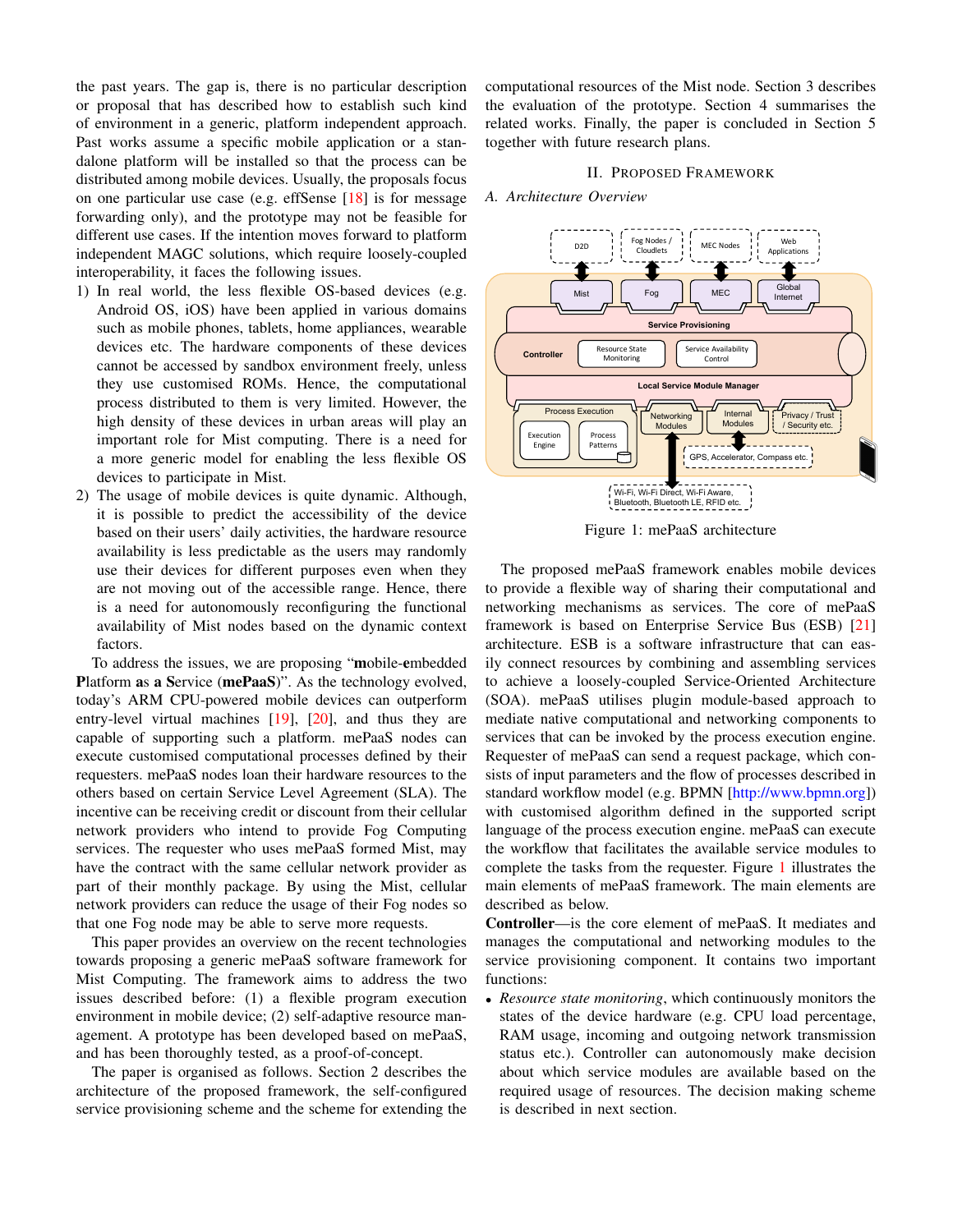• *Service availability control*. As mentioned, mePaaS enables customisable program method to be executed based on workflow execution associated with invoking the local service modules. Since each service module execution consumes certain amount of hardware resources of the device, if one of the hardware resources is not available due to the overhead of usage or due to the faulty hardware, Controller will notify the Service Provisioning component to disable the corresponding service provisioning mechanism.

Service Provisioning (SP)—is the component that handles which service modules can be included in the Service Description Metadata (SDM). mePaaS can publish or advertise its SDM in different networks, depending on the application use case. In general, the SDM follows the W3C's recommendation for RESTful services in Web of Things (WoT; [https://www.](https://www.w3.org/WoT/) [w3.org/WoT/\)](https://www.w3.org/WoT/), in which SDM is described based on JSON-LD [\(https://www.w3.org/TR/json-ld\)](https://www.w3.org/TR/json-ld). SP associates with different Service Provisioning Adaptors (SPA) such as Mist, Fog, MEC, Web to publish or advertise mePaaS's SDM. Also, the SPA are responsible to handle the incoming request packages from their field. For example, Mist SPA are responsible to advertise SDM in D2D network (e.g. Wi-Fi Direct, Physical Web [\[https://google.github.io/physical-web\]](https://google.github.io/physical-web)) and handling the requests from D2D network. Note that, distinguished from mobile ad hoc network, D2D utilises existing infrastructure for the communication within 1-hop range [\[22\]](#page-7-18).

Local Service Module Manager (LSMM)—is responsible to launch, terminate and manage the local service modules of mePaaS. Local service modules can be seen as independent software components that can be installed as plugins of mePaaS. Initially, mePaaS should have at least one process execution module and a number of corresponding modules that can utilise the inbuilt functions of the device (e.g. access GPS data). mePaaS provides a flexible way for developers or users to add more modules for supporting different needs. For example, user can install additional module for performing semantic sensory data reasoning. LSMM will inform Controller the new installed module together with the corresponding descriptions. Controller will pass the information to SP to include the module as a new service in SDM.

Process Execution—consists of two main elements:

- *Execution Engine*—is a software to execute the workflow included in the request package. The Execution Engine needs to associate with LSMM in order to invoke the corresponding service modules involved in the workflow tasks.
- *Process Patterns*—manages a number of predefined workflow patterns. The pre-defined patterns can be used to replace the inexcusable tasks in the workflow as substitutions. The details of the task substitution will be described in the later section.

Networking Modules—represents the service modules that can trigger the functions of networking requests (e.g. Sending HTTP or CoAP requests, sending Bluetooth GET request, retrieving Bluetooth Beacon's data or reading RFID or data from ISO/IEC 20248 devices etc.). These modules can also

be used to fetch the SDM of the other service providers in proximity.

Internal Modules—represents the service modules that only involve the functions from inbuilt hardware resources and sensors such as GPS, accelerometer, compass, brightness etc. Privacy, Trust, Security etc.—are the modules that involve the management of privacy and service level agreement, the trustworthiness and quality of service provisioning, cryptography and other security involved mechanisms. We have studied them earlier in other contexts such as service discovery [\[23\]](#page-7-19), and they will be integrated with mePaaS in our future work.

## *B. Self-configured Service Provisioning*

Service Description Metadata (SDM) provides information about the hardware specification of the Mist node, and also the available service modules supported by the Mist node. As mentioned previously, the hardware usage of mobile devices is quite dynamic, the activities performed on the device will influence the availability of the service provisioning because each service module requires a certain amount of hardware usage. For example, if the Mist node is currently serving for a continuous data streaming work, then it is unlikely to serve a new request that involves heavy bandwidth usage. Hence the corresponding service may need to be disabled from SDM since the Mist node cannot handle any more such kind of requests. In order to dynamically update the SDM, we propose the service scheduling scheme. First, we explain the terminologies used in the scheme.

As described earlier, Mist node-handled process is modelled as a workflow. Here, we refer to the terms described in [\[24\]](#page-7-20) where a task that is to be accomplished is called a *work item*. A work item in mePaaS is executed by a *service module*.

*Definition* 3.1. (*Installed Service Module Collection*)—is defined as a tuple  $\langle S, \beta \rangle$  where:

- $-S = \{s_l : 1 \leq l \leq N\}$  is a set of service modules. Each  $s_l \in S$  is defined as a tuple  $\langle ID, type, status \rangle$  corresponding to *identification*, *type of the service module* (e.g. CPU intensive, bandwidth intensive etc.) and the *availability status*.
- $\beta : S \to U$  is a function that maps the service modules to the required hardware usages.

*Definition* 3.2. (*Scheduled Work Items*)—is defined as a tuple  $< W$ ,  $F$ ,  $\zeta$ ,  $\gamma$ ,  $\delta >$  where:

- W is a finite set of work items.  $W = {\omega_1, \omega_2, ..., \omega_n}$ ,  $n \in \mathbb{N}$ .
- $F \subseteq W \times W$  is a set of flow relation rules.
- $\zeta : \mathcal{W} \to Z$  is a function that maps work items to status.
- $\gamma : \mathcal{W} \to \Gamma$  is a function that maps work items to start times.
- $\delta : \mathcal{W} \to D$  is a function that maps work items to estimated execution duration.

*Let*  $\bullet \omega = {\omega |(\omega, v) \in F}$  *be the pre-set of*  $\omega$ ,  $\omega \bullet =$  $\{\omega | (v, \omega) \in F\}$  *be the post-set of*  $\omega$ .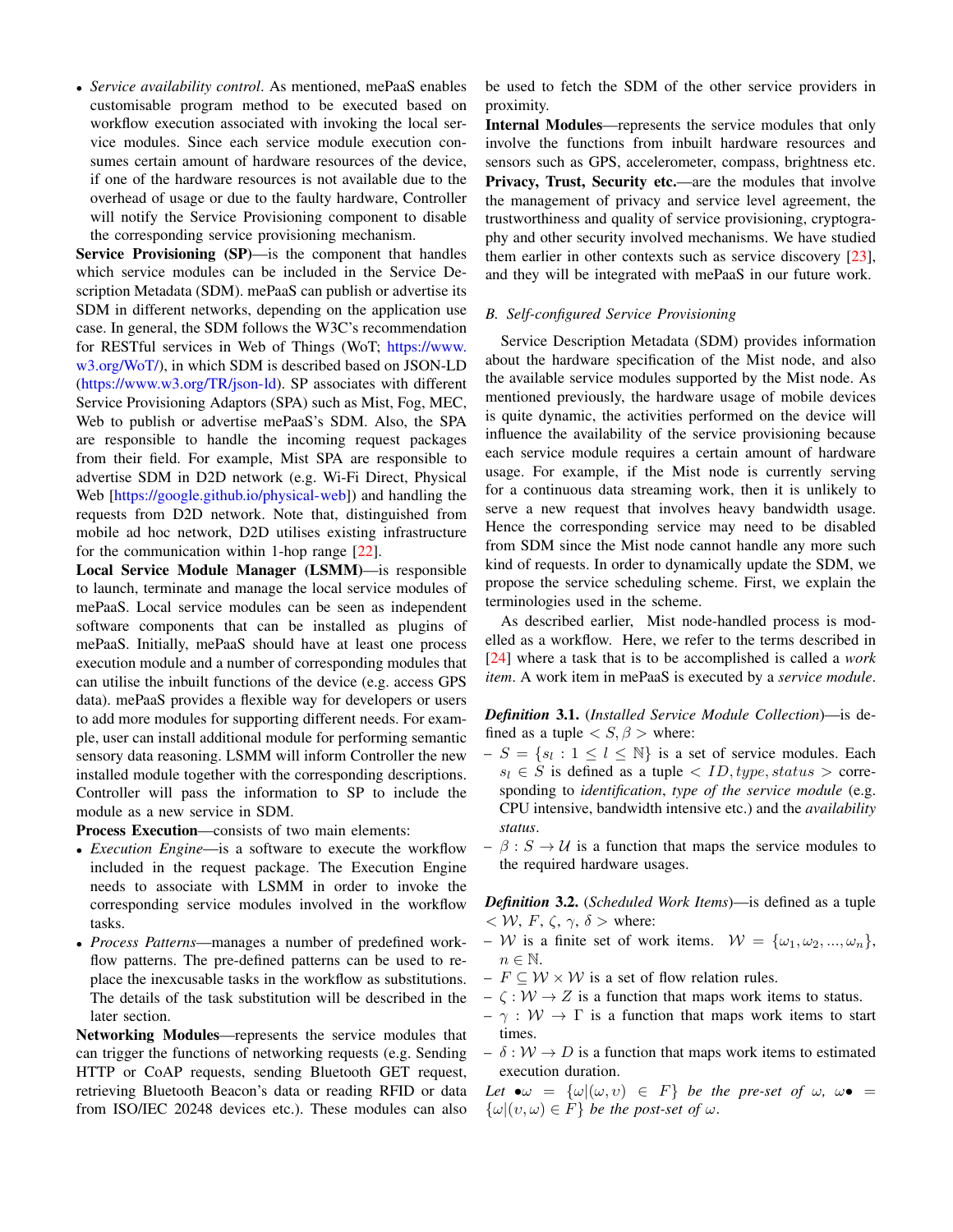*Definition* 3.3. (*Device Hardware Usages* ( $H^{Glo}$ )).  $H^{Glo}$  =  $\{h_1^{Glo}, h_2^{Glo},..., h_n^{Glo}\}, n \in \mathbb{N}$ . Each  $h^{Glo} \in H^{Glo}$  is defined as a tuple  $\langle ID^{Glo}, cu^{Glo}, xu^{Glo} \rangle$  where:

- $ID^{Glo}$  denotes the identification of the hardware.
- $cu^{Glo}$  denote the current assigned usage of the hardware based on the scheulded work items.
- $xu^{Glo}$  denotes the maximum availability of the hardware.

Initially, we can apply Algorithm [1](#page-3-0) in which the Service Provisioning (SP) component can decide whether to keep or remove the services from SDM based on the availability of hardware resources.

<span id="page-3-0"></span>

|  | Algorithm 1 Identifying Unavailable Service Modules |
|--|-----------------------------------------------------|
|--|-----------------------------------------------------|

|                | $n: removeList = newcollection$                                                  |
|----------------|----------------------------------------------------------------------------------|
|                | 2 for $s \in S$ do                                                               |
| 3:             | $hardwareUsageSet \leftarrow \beta(s)$                                           |
| 4:             | <b>for</b> $hus \in hardwareUsageSet$ <b>do</b>                                  |
| 5:             | for $h^{Glo} \in H^{Glo}$ do                                                     |
| 6:             | if $ID_{hus} \equiv ID_{h^{Glo}} \wedge (value_{hus} + cu_h^{Glo}) > xu_h^{Glo}$ |
|                | then                                                                             |
| 7:             | add s to removeList                                                              |
| 8:             | end if                                                                           |
| Q <sub>2</sub> | end for                                                                          |
| 10:            | end for                                                                          |
|                | $_{11:}$ end for                                                                 |

However, Algorithm [1](#page-3-0) does not consider that the hardware usage may be released in a short time. Therefore, we add an additional information for the service description known as "delay allowance time  $(daTime)$ ", which corresponds that the service may not be executable immediately but is expected to be available after a period of time. A customised value can be set for the maximum delay allowance. If the service module cannot be executed within the delay allowance, it will be confirmed for removal from SDM. Algorithm [2](#page-3-1) is the decision making algorithm performed after the previous Algorithm [1](#page-3-0) to ensure the unnecessary removing of service.

In Algorithm [2,](#page-3-1) an additional parameter—"expected start time  $(expecST)$ " was introduced. This is the value that needs to be calculated based on the dependency involved. For example, if the work item-A is scheduled to be started after work item-B, then the expecST of work item-A will be the  $end Time$  of work item-B.

# <span id="page-3-2"></span>*C. Scalable Computational Resources*

In Mist, it is expected that the SDM of a Mist node also describes the computational and networking capabilities (CPU, RAM, bandwidth etc.) it can provide. Since such information is available, a Mist node can form a grid computing group centred by itself with the other Mist nodes that are within 1 hop range from it. Hence, when the Mist node cannot perform a task by itself or it cannot achieve the performance requirement for the task execution, it is possible to distribute the work (by executing a predefined substitute workflow pattern) to the other Mist nodes as long as it will generate a more efficient result. However, it raises a question about how does mePaaS makes the decision on which Mist node it should distribute the work to?

<span id="page-3-1"></span>Algorithm 2 Delay-tolerant Service Availability

| <b>Require:</b> removeList from Algorithm 1                                               |
|-------------------------------------------------------------------------------------------|
| $daTime$ of each service module                                                           |
| <b>Ensure:</b> $currentTime \leftarrow currentsystemtime$                                 |
| $expecST \leftarrow$ expected start time                                                  |
| $expecET \leftarrow$ expected end time                                                    |
| $\sum_{i}$ finalRemoveList = newcollection                                                |
| 2 for $s \in removeList$ do                                                               |
| $maxTime = newTime$<br>$\ddot{\mathbf{3}}$                                                |
| for $\omega \in \mathcal{W}$ do<br>4:                                                     |
| if $status_{\omega} \equiv "running"$ then<br>5:                                          |
| $endTime \leftarrow \gamma(\omega) + \delta(\omega)$<br>6:                                |
| $DT \leftarrow daTime$ of s<br>7:                                                         |
| if $(endTime - currentTime) > DT$ then<br>8:                                              |
| add s to finalRemoveList<br>9:                                                            |
| end if<br>10:                                                                             |
| else if $status_{\omega} \equiv "pending"$ then<br>11:                                    |
| $expecST_{\omega} \leftarrow max\{expecET \text{ of } \omega \in \bullet \omega\}$<br>12: |
| $endTime = expecST_{\omega} + \delta(\omega)$<br>13:                                      |
| <b>if</b> $(endTime - currentTime) > daTime$ then<br>14:                                  |
| add s to finalRemoveList<br>15:                                                           |
| end if<br>16:                                                                             |
| end if<br>17:                                                                             |
| end for<br>18:                                                                            |
| $19:$ end for                                                                             |

Work distribution in mobile grid computing environment is an interesting research domain that has been studied for many years. A basic approach is the rule-based approach [\[25\]](#page-7-21), in which the distribution decision is made by the static predefined rules based on certain criteria (e.g. computational power, speed of transmission). A more complex approach which was applied in Hyrax [\[15\]](#page-7-22), utilises MapReduce framework to manage the works in the mobile grid. However, such an approach is inefficient since the heavyweight MapReduce framework consumes too much of hardware resources. The third approach was to apply the work stealing scheme [\[17\]](#page-7-13), where the higher performance participative nodes are actively retrieving the works from the other nodes until all the works are completed.

The first approach is less robotic; the second approach may not yet be efficient for today's edge IoT devices due to the constrained resources; the third approach is suitable for the work that can be equally divided into multiple portions, and since the work portions are 'stolen' after they are assigned, it may take extra time for the work distribution.

Here, we propose a work distribution scheme, which is used when a computational offloading node needs to be defined for the work substitution purpose at runtime.

STEP 3.1. The resources required for executing the Work Item depend on the usage of the corresponding hardware components.

Let RES be the resource for the work item. RES consumes a set of hardware (CPU, memory, bandwidth etc.; based on the historical record and input parameters). Let  $H$  be the hardware usage by  $RES, H = \{h_k : 1 \leq k \leq \mathbb{N}\}\)$ , where each  $h \in H$ is defined as a tuple  $\left\langle \langle \cdot | d, value \rangle \right\rangle$  corresponding to the identification of the hardware usage and the hardware usage value consumed for executing the RES.

STEP 3.2. The weight of hardware usage required for the work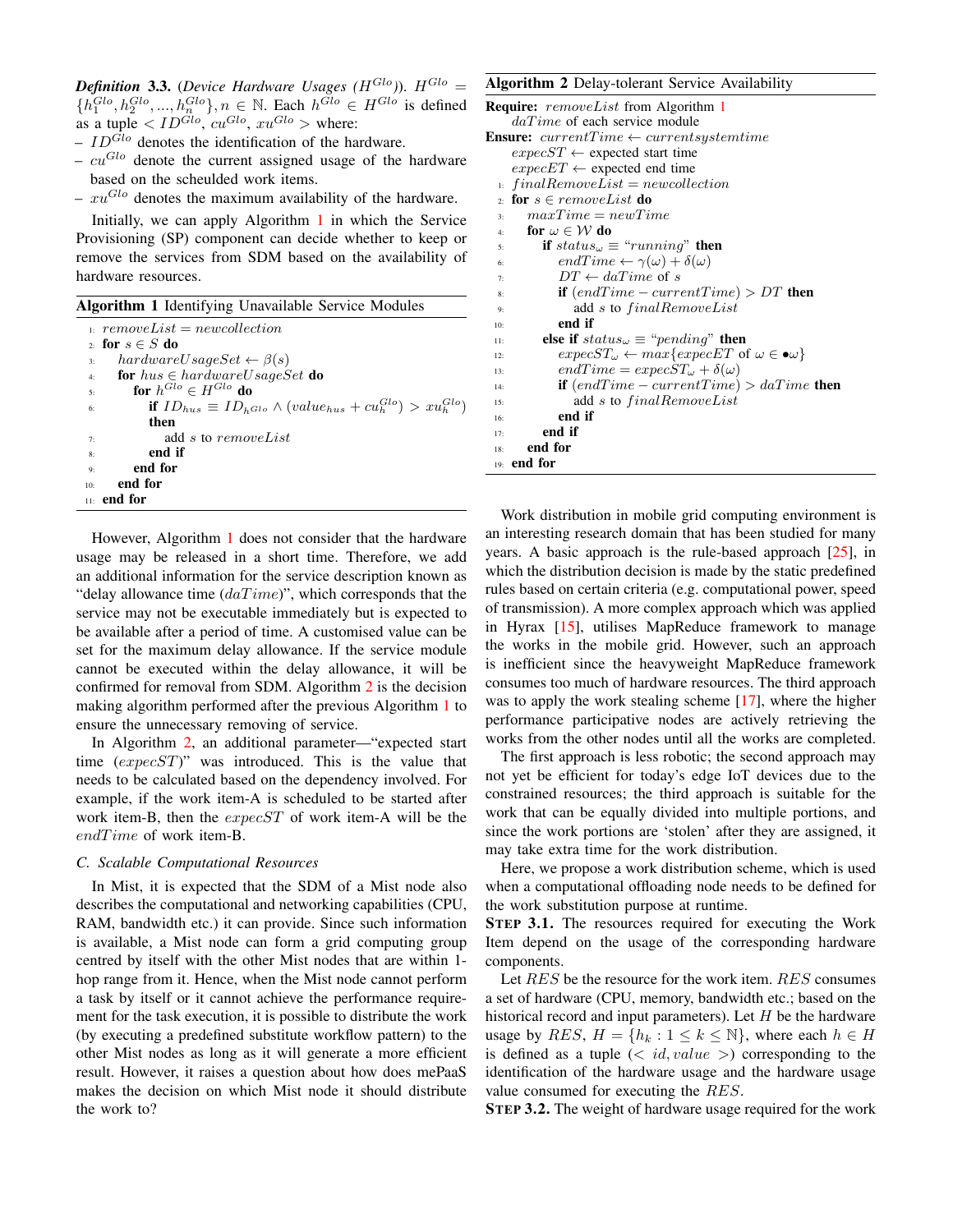item influences the performance ranking.

Based on the resource for the work item, the weight of hardware usage is different. We categorise them into following types based on the hardware usage considered in [\[26\]](#page-7-23) and [\[27\]](#page-7-24):

- (a) CPU intensive task (e.g. customised complex algorithm scripts).
- (b) CPU+RAM intensive task (e.g. I/O data processing; large data volume loading involved tasks)
- (c) Bandwidth intensive task (e.g. data forwarding process; e.g. send/receive tasks)
- (d) Hybrid, where multiple resources have high weight.

Example 1: If (b) is the classification of the Work Item, then for example, hardware parameters being considered are CPU, RAM, Bandwidth, then mark  $CPU = 2$ , RAM = 2, Bandwidth = 1, corresponding to CPU and RAM both plus one. Hence, the weight of CPU will be 2/5, RAM will be 2/5, Bandwidth will be 1/5.

STEP 3.3. The ranking of candidate is based on the weight of resource and the resource availability.

Let M be a set of candidate Mist nodes where  $\mathcal{M} = \{\mu_i :$  $1 \leq i \leq \mathbb{N}$ . Each  $\mu \in \mathcal{M}$  has a set of available hardware usage  $\mathcal{A} = \{ \alpha_j : 1 \leq j \leq \mathbb{N} \}$ . Each  $\alpha_j$  is defined as a tuple  $\langle \cdot | id, value \rangle$ , and  $value_j^i$  denotes the value of available hardware usage  $\alpha_j$  of Mist node  $\mu_i$ . The score of a candidate Mist node— $\mu_x \in \mathcal{M}$  is computed by [\(1\)](#page-4-0).

<span id="page-4-0"></span>
$$
score_x = \sum_{j \in |\mathcal{A}|} \left( \frac{value_j^x}{\sum_{i \in |\mathcal{M}|} value_j^i} \times w_j'^x \right) \tag{1}
$$

where  $w_j^x$  denotes the normalised weight of the hardware usage  $\alpha_j$  at  $\mu_x$ , which is derived from [\(2\)](#page-4-1).

$$
w'_{j}^{x} = \frac{w_{j}^{x}}{\sum_{k \in |H^{x}|} w_{k}}
$$
 (2)

<span id="page-4-1"></span>where  $w_j^x$  is the initial assigned weight value (see Example 1) and  $w_k$  is the weight of a  $h_k \in H^x \cdot H^x$  is the  $H^{Glo}$  of  $\mu_x \in \mathcal{M}.$ 

## III. EVALUATION

The proof-of-concept mePaaS prototype has been implemented on an Android OS mobile device (LG G4C). Following is the summary of the main components that have been implemented for the prototype:

- Controller, LSMM, Service Provisioning. These three components are the core elements of mePaaS. They have been implemented as one local service of Android OS.
- Service modules. The service modules were implemented as independent local applications. They are managed by *LSMM* component in which *LSMM* can launch them as pluginbased services dynamically for fulfilling the requests and they are automatically terminated when they are no longer needed. Since the service modules are plugin-like software component, it is easy to be extended by installing more modules (Android application package). Current version of prototype has five service modules: GPS, Temperature, HTTP, MQTT and CoAP.

• Program Execution Engine. In the current version of prototype, the program execution engine is an extension of the Android-ported Activiti BPM engine [\(http://activiti.org\)](http://activiti.org) derived from [\[28\]](#page-7-25). It can execute the program that has been modelled as BPMN with scrip language support. The details and performance testing of the process engine can be found in [\[28\]](#page-7-25). Although the ported Activiti BPM may not be the best option for other kind of IoT devices (e.g. Raspberry Pi), at this stage, it is sufficient for the proofof-concept of mePaaS. We have also implemented a workflow execution engine prototype for Raspberry Pi with two different BPMN model execution approaches (full version of Camunda [\(https://camunda.com\)](https://camunda.com) BPM and a lightweight *workflow code execution engine* that executes the program code translated from BPMN). The work has been published in [\[29\]](#page-7-26). We are considering to integrate them in our future work.

#### *A. Self-configured Service Description*

We have tested the *self-configured service provisioning scheme* by executing a resource intensive application on the device while mePaaS is operating in the background. Since the resource intensive application makes the hardware resource required for certain service modules insufficient, SP has reconfigured the SDM automatically.

Below shows an example of the generated SDM (simplified) from SP component :

| {"@context":{ "geo": "http://schema.org/geo",      |  |
|----------------------------------------------------|--|
| "latitude": {"@id": "http://schema.org/latitude",  |  |
| "@type": "xsd:float" }, "longitude": { "@id":      |  |
| "http://schema.org/2001/XMLSchema#" }, "name":     |  |
| "Current Location of the Server", "url":           |  |
| "http://172.19.28.237:8765/location", "@context":{ |  |
| "geo": "http://schema.org/dataupload", "data":     |  |
| {"@id": "http://schema.org/***","@type":           |  |
| "xsd:bytes" }, "xsd":                              |  |
| "http://www.w3.org/2001/XMLSchema#" }, "name":     |  |
| "DataUploading Service", "url":                    |  |
| "http://172.19.28.237:8765/dataForwader"}          |  |

## *B. Dynamic Service Module Execution*

As described previously, service modules are launched ondemand. So, we were concerned that the bootstrapping process of service modules can influence the overall performance and also add extra cost (e.g. energy, which is important if the Mist node is running in uncharged mode). Hence, we performed the bootstrapping test of each implemented service module.

First, we observed the latency caused by bootstrapping the service module. Figure [2a](#page-5-0) shows the average time consumption of each service module. As the figure shows, MQTT and CoAP service modules can cause explicit latency.

Commonly, the bootstrapping of Android software can consume extra power. The corresponding test results are shown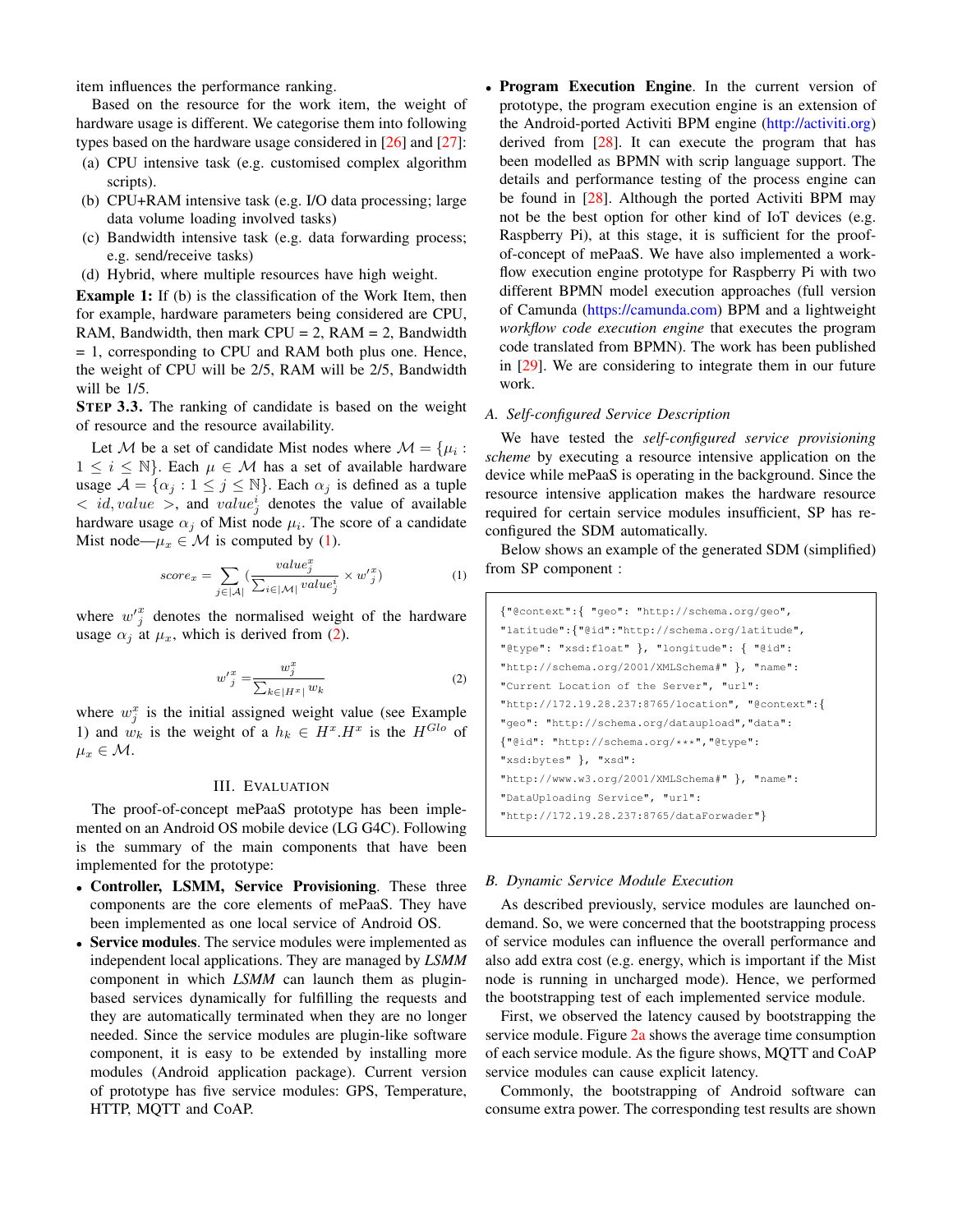<span id="page-5-0"></span>

(b) Average power consumption

(a) Time consumption for boot-

strapping. for bootstrapping. 400 380 360 340 320 300 280 **ุ≤** 260<br>⊾ิว⊿ก 240 220 200 180  $7 - 3 - 5 - 7$ 160 140 120 100 **Time**  $\rightarrow$ MQTT  $\rightarrow$  HTTP  $\rightarrow$  GPS  $\times$  TmP  $\times$  CoAp



Figure 2: Service module bootstrapping cost and performance.

in Figure  $2b$  and Figure  $2c$ , where Figure  $2b$  shows the average power consumption (measured by PeakTeck 3430 Digital Mul-timeter) of each service module's bootstrapping, and Figure [2c](#page-5-0) illustrates the power consumption at the bootstrapping time.

The test results indicate the need for improving the bootstrapping process in mePaaS, especially for reducing the bootstrapping time.

#### *C. Process Substitution Performance*

Section [II-C](#page-3-2) described the use of other Mist nodes for process substitution based on selecting the best node for offloading the process. We concern that the efficiency of the approach is influenced by two subjects.

- First, the decision making algorithm, which is based on comparing the performance and service availability of each candidate node, which is influenced by the number of potential candidates in the area. The more candidates exist, the longer latency of the decision making can take.
- Second, since the decision making requires the SDM of each candidate, the SDM retrieval time will highly influence the time of the process.

The second concern may be purely related to the fundamental wireless network protocol speed. Since the upcoming IEEE 802.11ax reaches 10 Gbps speed, this concern may be solved by the underline hardware. Hence, the time for the overall process can be measured based on:

$$
\mathcal{T} = \max\{\mathcal{T}_m^{getSDM}\} + \sum_{m \in |\mathcal{D}|} \mathcal{T}_m^{readSDM} + \mathcal{T}_m^{runAlg} \tag{3}
$$

where:

- $-$  m denotes one candidate for offloading. The environment has a set of  $m$ , which may be denoted by  $M$ .
- $\mathcal{T}_{m}^{getSDM}$  is the time consumed for retrieving candidate m's SDM asynchronously.
- $D$  is a set of retrieved SDM in local memory.
- $\mathcal{T}_{m}^{readSDM}$  is the time consumed for reading m's SDM in local memory.
- $\mathcal{T}_m^{runAlg}$  is the time consumed for applying m in the candidate selection algorithm.

The first concern is influenced by performing the matchmaking algorithm, which may be influenced a lot while the number of candidates are increasing. Figure [3](#page-5-1) shows the testing result for the first concern. As the result shows, when the number of candidates increased, the more SDMs need to be processed, which involves both reading SDM and applying the parameters

<span id="page-5-1"></span>

Figure 3: Average time consumption for identifying offloading node

from SDM to the matchmaking algorithm, and hence the latency is increased. However, the processing time does not explicitly cause much latency, which indicates that today's smartphones are quite capable of performing computational tasks.

# *D. Cost and Performance Testing*

Here, we summarise the process distribution performance using the comparison of three cases below:

- Case 1: the Mist node owner is not using the device while the device is executing the program from requester. This case is denoted by 'Normal' in Figure [4.](#page-6-0)
- Case 2: the Mist node owner is using the device while the device is executing the program from requester. This case is denoted by 'In use, not offload' in Figure [4.](#page-6-0)
- Case 3: the Mist node owner is using the device and mePaaS has distributed the process to another Mist node. This case is denoted by 'In use, do offload' in Figure [4.](#page-6-0)

The setting of this testing is as below:

- The process is a program that reads 50 SDM and performs the semantic matchmaking algorithm.
- The application being run by the device owner is an Android game which consumes around 35%—40% CPU usage.
- The offloading node is also a LG G4C smartphone.

Figure [4a](#page-6-0) shows the time comparison of the three cases. As the figure shows, offloading consumed the longest time. It is because the Wi-Fi speed between the two devices was not quite fast. Figure [4b](#page-6-0) shows the CPU consumption comparison among the three cases. As the figure shows, without offloading the process, the CPU usage can go over 40%. This only happens in the case of local computational process. Consider that if the process involves MQTT-based streaming, the device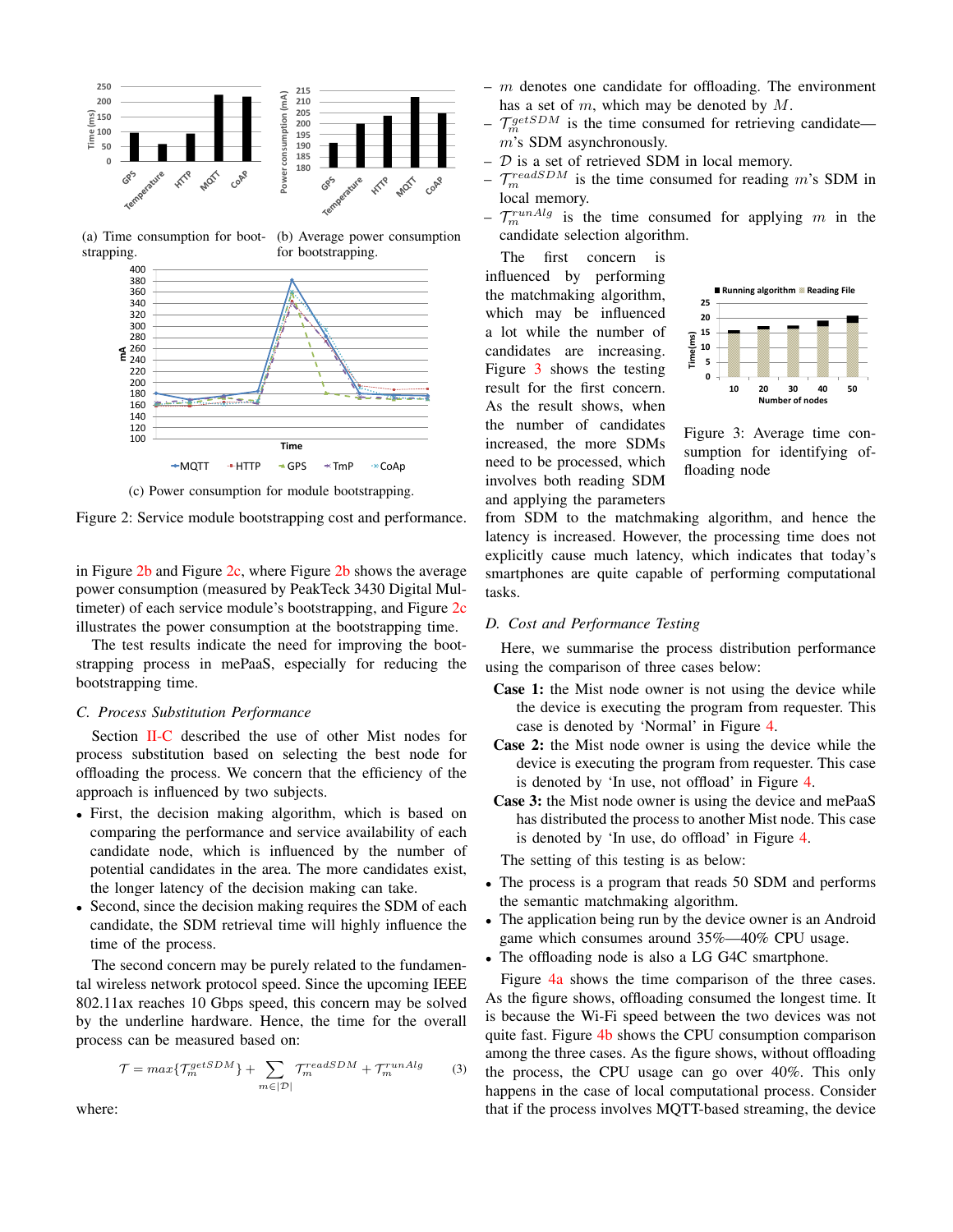<span id="page-6-0"></span>

(a) Average time consumption (b) Average CPU usage comparcomparison. ison.

Figure 4: Process offloading testing results.

may not be able to handle both Mist service provisioning and user's activity. Consequently, the device's operating system may crash.

# *E. Mist vs. Fog vs. Distant Data Centre*

Finally, we performed a performance comparison between three cases: process offloading to *Mist*, *Fog* and *Cloud* (see Figure [5\)](#page-6-1). The Fog node in this testing is a computer in 1-hop Wi-Fi range of the requester. The process used here is the same as the previous test case (i.e. semantic matchmaking process).

The Cloud is a remote Web server, and the request was sent to the Cloud via Tele2 (Estonia) 4G mobile Internet with average 50Mbps for download speed and 33.87 Mbps for upload speed. The transmission shown in the Figure is the sum of request and response including server-side delay, and the size of the request package is around 1KB.

<span id="page-6-1"></span>

As commonly expected, distributing the process to Fog node results the best

Figure 5: Average time consumption of three approaches

performance. Followed by the Mist node. The computational process at Cloud took very little time. However, the transmission latency is the major drawback of the Cloud. Note that the main objective of Mist is to reduce the burden of Fog. It is not meant to be a replacement of Fog.

#### IV. RELATED WORK

#### *A. Proximity-based Mobile Grid Computing*

MapCloud [\[30\]](#page-7-27) and MUSIC [\[31\]](#page-7-28) are 2-tier cloud computing middlewares that manage the computational tasks, which are modelled in workflows, and allocate the work between the low latency local cloud computing nodes and the public cloud such as Amazon Web Services (AWS; [https://aws.amazon.](https://aws.amazon.com) [com\)](https://aws.amazon.com) or Google App Engine (GAE; [https://cloud.google.](https://cloud.google.com/appengine) [com/appengine\)](https://cloud.google.com/appengine). The contribution focuses on the scheme for efficient work allocation between computational nodes. The similar concept and model that utilises the proximity-based

computational resources for distributing the process have been proposed in Mobile Edge Computing (MEC) [\[3\]](#page-7-2), Fog Computing [\[2\]](#page-7-1). These proposals were focusing on introducing the architecture at abstract level. Cloudlet [\[4\]](#page-7-3) is a framework that can be utilised to realise MEC and Fog Computing. The main concept is to host virtual machine on the computers of local business and provide the VM as a service to proximitybased users. Hyrax [\[15\]](#page-7-22) is a framework that aims to apply MapReduce to the grid computing environment formed by a group of mobile devices. The result of Hyrax shows that the approach is too heavyweight. Honeybee [\[32\]](#page-7-29) is a framework that aims the same purpose as Hyrax. However, instead of utilising the heavyweight MapReduce, Honeybee applied the active work stealing scheme in which participants in mobile grid computing environment will actively be taking the work (e.g. processing image files) from the other nodes who have more works to do. Other similar works can be found in the comparison from [\[33\]](#page-7-30).

Different to above related works, the framework proposed in this paper focuses more on how to provide a flexible program execution platform as a service from the high density, resource sharable mobile devices based on loosely coupled serviceoriented architecture. Hence, our work can be considered as a complement to the previous mobile grid computing frameworks in which mePaaS can be used to realise the environment in a more flexible way.

# *B. Mobile Service Provisioning*

The provisioning of Web-service oriented server on mobile devices has already been studied from the early 2000s. For examples, micro Web server that hosts SOAP Web server on Windows CE [\[9\]](#page-7-8) and SOAP Web server from Symbian OS [\[10\]](#page-7-31). Today, the trend of mobile Web servers and provisioning has shifted from SOAP to RESTful service provisioning  $[11]$ ,  $[34]$ . The service description, which originally followed W3C's WSDL, WADL, is slowly moving to RESTful service description such as JSON-LD, which combines service/resource description and also semantic description.

Today, various embedded servers already exist and are being used in small devices for Wireless Sensor & Actuators and IoT. They follow standards such as CoAP and MQTT for constrained devices to provision services. Service provisioning from constrained devices is no longer a challenge. Moreover, as modern smartphones can outperform the low-end IaaS Cloud instances [\[19\]](#page-7-15), [\[20\]](#page-7-16) in terms of computational process performance. If we also consider the mobile Internet transmission required for using Cloud, the computational offloading to low end Cloud instance is very inefficient. This is one of the factors driving the rise of proximity-based edge computing.

As described in previous section, various edge computing models have also been introduced by both industry and academia. The key common idea is to use the proximity-based hardware resources for the computational tasks that cannot be effectively done locally with the mobile requester's own device. As the idea is given by Mobile Crowd Computing (MCrC), the mobile hosts are used for different computational